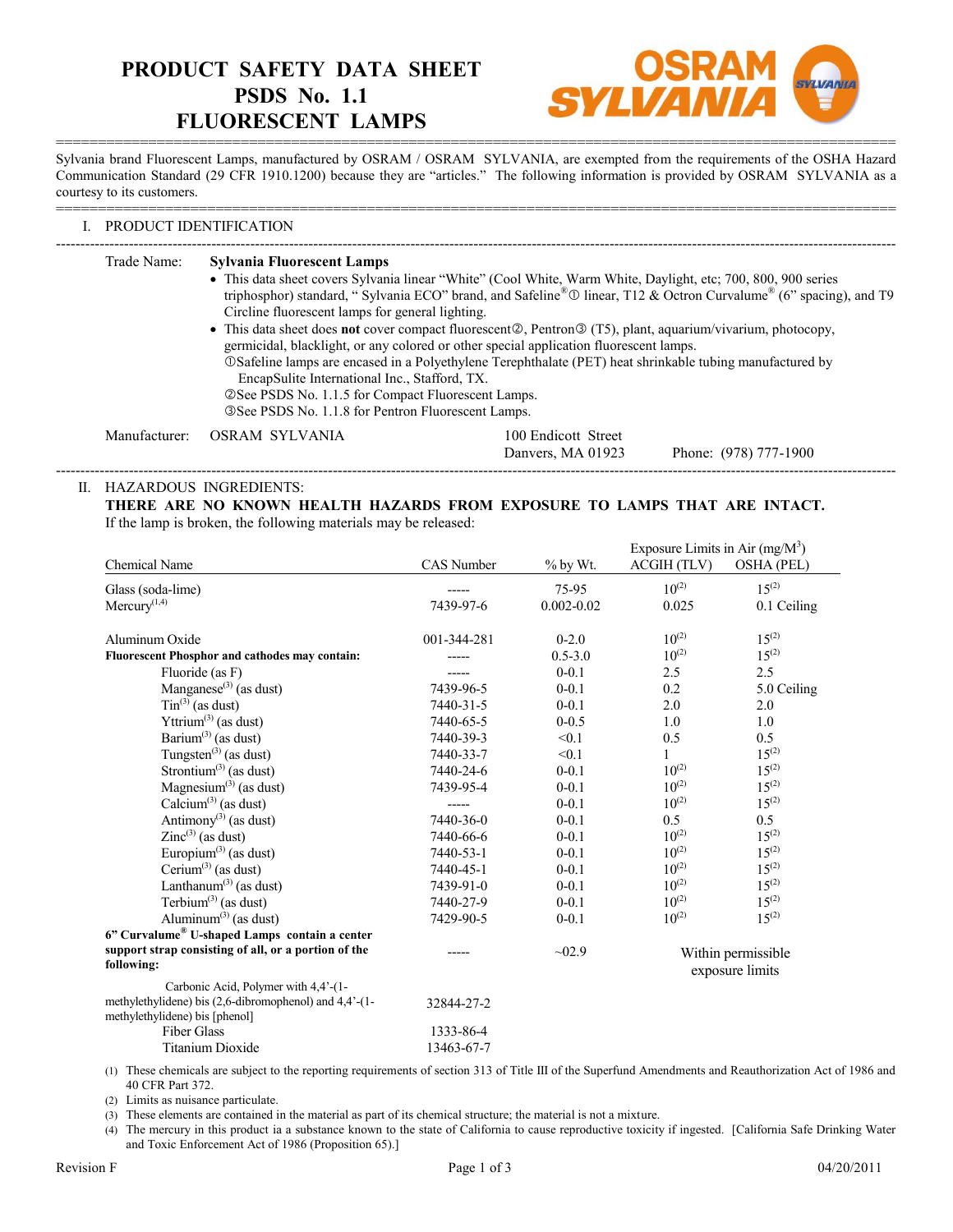III. PHYSICAL PROPERTIES : Not applicable to intact lamp.

### IV. FIRE & EXPLOSION HAZARDS

### Flammability: Non-combustible.

Fire Extinguishing Materials: Use extinguishing agents suitable for surrounding fire.

----------------------------------------------------------------------------------------------------------------------------------------------------------------------

Special Firefighting Procedure: Use a self-contained breathing apparatus to prevent inhalation of dust and/or fumes that may be generated from broken lamps during firefighting activities.

 $-++++++++$ 

Unusual Fire and Explosion Hazards: When exposed to high temperature, toxic fumes may be released from broken lamps.

----------------------------------------------------------------------------------------------------------------------------------------------------------------------

-----------------------------------------------------------------------------------------------------------------------------------------------------------------------------

-----------------------------------------------------------------------------------------------------------------------------------------------------------------------------

## V. HEALTH HAZARDS

**THERE ARE NO KNOWN HEALTH HAZARDS FROM EXPOSURE TO LAMPS THAT ARE INTACT.** No adverse effects are expected from occasional exposure to broken lamps. As a matter of good practice, avoid prolonged or frequent exposure to broken lamps unless there is adequate ventilation. The major hazard from broken lamps is the possibility of sustaining glass cuts.

# *NIOSH/OSHA Occupational Health Guidelines for Chemical Hazards* **and/or** *NIOSH Pocket Guide to Chemical Hazards* **lists the following effects of overexposure to the chemicals/materials tabulated below when they are inhaled, ingested, or contacted with skin or eye:**

- Mercury Contact, inhalation, or ingestion may cause one or more of the following symptoms: eye irritation, skin irritation, cough, chest pain, dyspnea, bronchitis, pneumonitis, tremor, insomnia, irritability, indecision, headache, fatigue, weakness, stomatitis, salivation, GI tract disturbance, anorexia, weight loss, and proteinuria.
- Glass Glass dust is considered to physiologically inert and as such has an OSHA exposure limit of 15 mg/M<sup>3</sup> for total dust and 5 mg/ $M<sup>3</sup>$  for respirable dust. The ACGIH TLVs for particulates not otherwise classified are 10 mg/ $M<sup>3</sup>$  for total dust and 3  $mg/M^3$  for respirable dust.
	- Tin Contact, ingestion, or inhalation may cause one or more of the following symptoms: eye irritation, skin irritation, and respiratory system irritation.
	- Manganese Contact, ingestion, or inhalation may cause one or more of the following symptoms: Parkinson's, asthenia, insomnia, mental confusion, metal fume fever, dry throat, cough, chest tightness, dyspnea, rales, flu-like fever, low-back pain, vomiting, malaise, fatigue, and kidney damage.
	- Fluoride Fluoride-containing dust may cause irritation of the eyes and respiratory tract. Swallowing fluoride may cause a salty or soapy taste, vomiting, abdominal pain, diarrhea, shortness of breath, difficulty in speaking, thirst, weakness of the pulse, disturbed color vision, muscular weakness, convulsions, loss of consciousness, and death. Kidney injury and bleeding from the stomach may occur. Repeated exposure to fluoride may cause excessive calcification of the bone and calcification of ligaments of the ribs, pelvis, and spinal column. Stiffness and limitation of motion may result. Repeated or prolonged exposure of the skin to fluoride-containing dust may cause a skin rash.
	- Aluminum Oxide (Alumina) Alumina is a non-toxic material. Sharp-edged particles can irritate the eyes, skin, and respiratory system.
	- Phosphor Phosphor dust is considered to be physiologically inert and as such has an OSHA exposure limit of 15 mg/cubic meter for total dust and 5 mg/cubic meter for respirable dust.
	- Yttrium Contact, ingestion, or inhalation may cause one or more of the following symptoms: eye irritation, pulmonary irritation, and possible liver damage.
	- Barium (soluble compounds) Contact, ingestion, or inhalation may cause one or more of the following symptoms: eye irritation, skin irritation, upper respiratory system irritation, skin burns, gastroenteritis, muscle spasm, slow pulse, extrasystole, and hypokalemia.
	- Tungsten Contact, ingestion, or inhalation may cause one or more of the following symptoms: eye irritation, respiratory system irritation, diffuse pulmonary fibrosis, loss of appetite, nausea, cough, and blood changes.
	- Antimony Contact, ingestion, or inhalation may cause one or more of the following symptoms: eye irritation, skin irritation, nose irritation, throat irritation, mouth irritation, cough, dizziness, headache, nausea, vomiting, diarrhea, stomach cramps, insomnia, anorexia, and unable to smell properly.